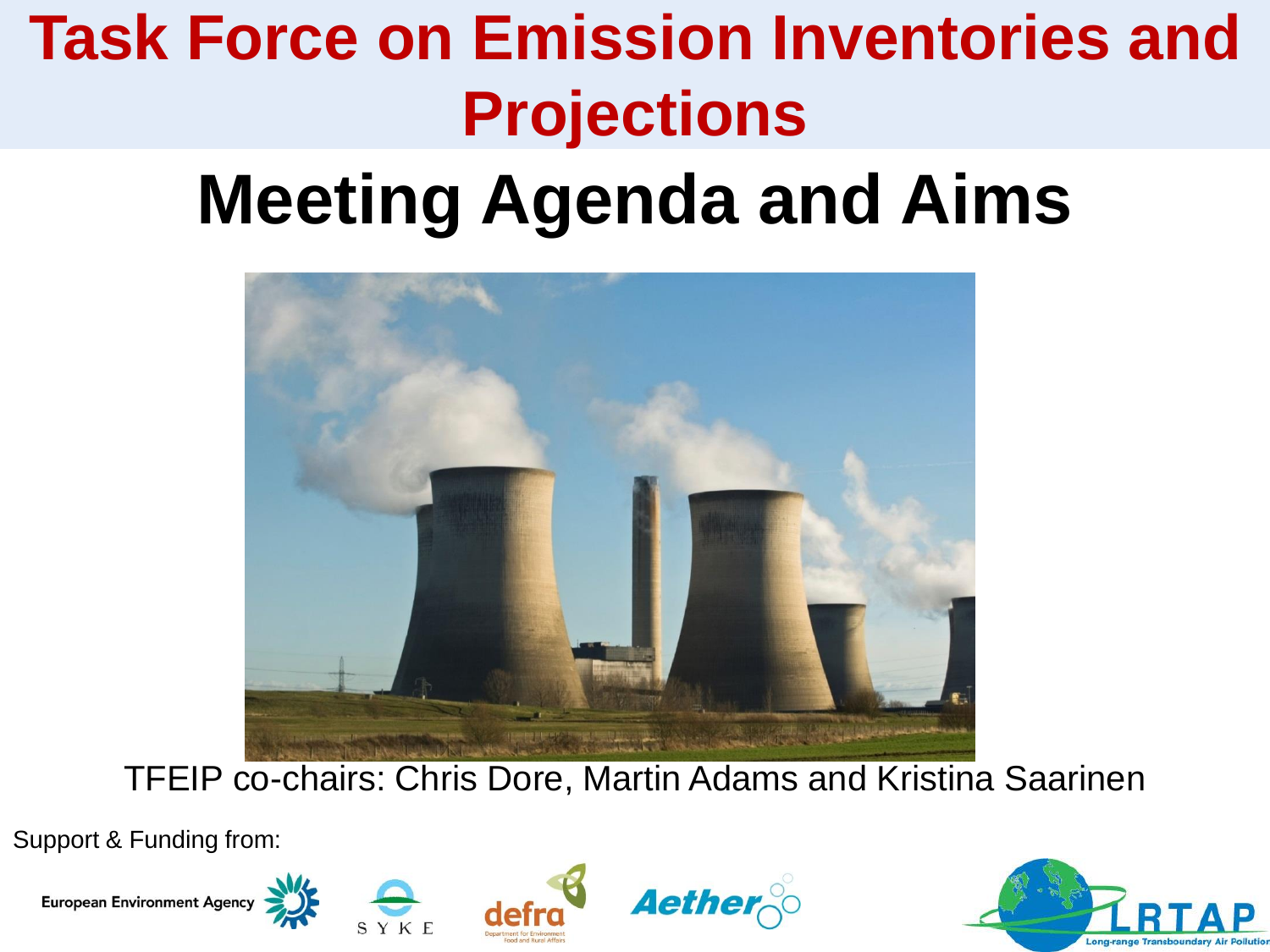## **Introductory Session I**

• Review of Aims & Agenda

- CLRTAP & NECD related activities
	- Decision on support (EC adj. proposal)

Information on UNFCCC activities

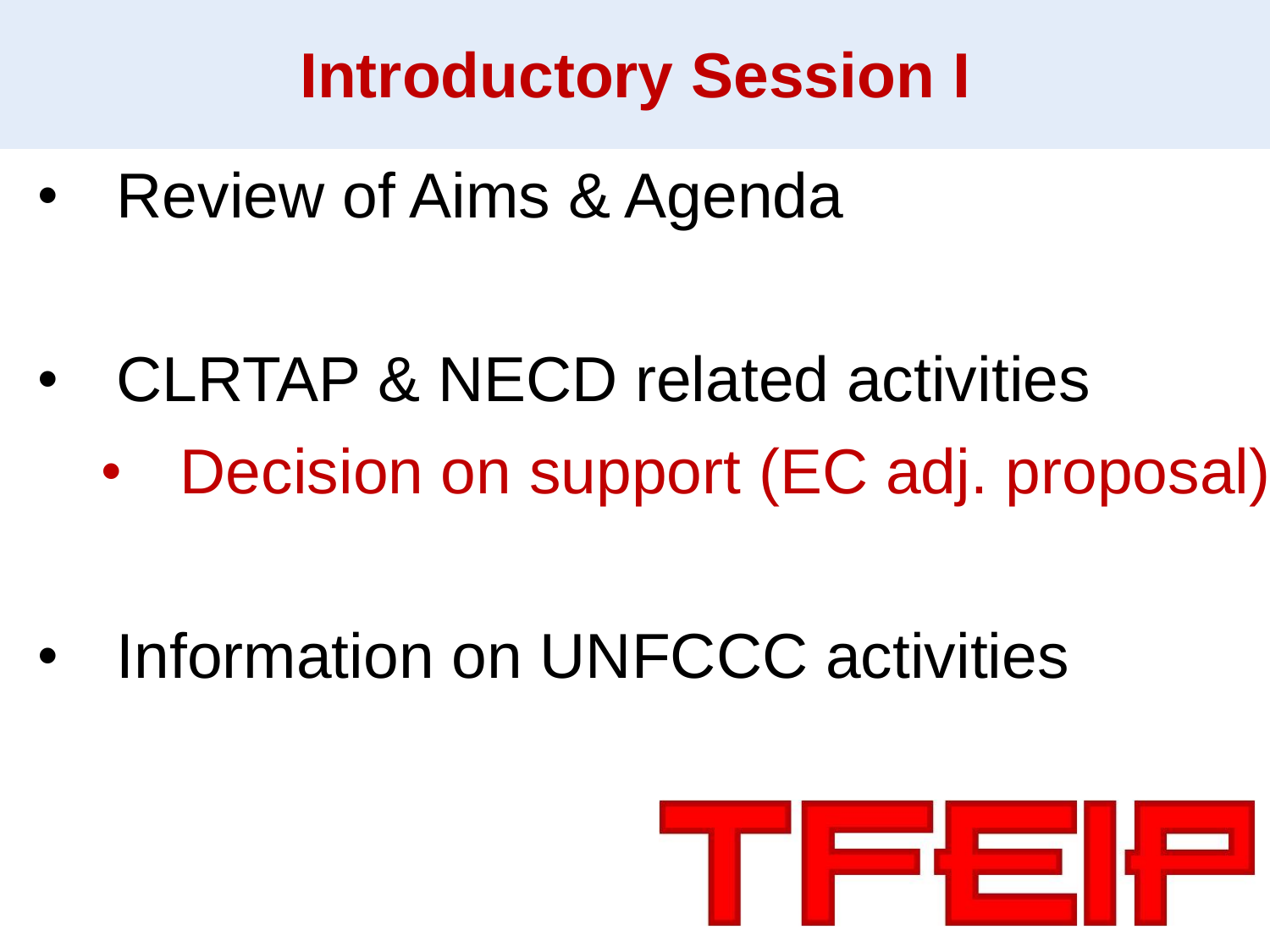#### **Introductory Session II**

- Updating CLRTAP reporting templates
	- Decision required...

• Updating the EMEP/EEA Guidebook

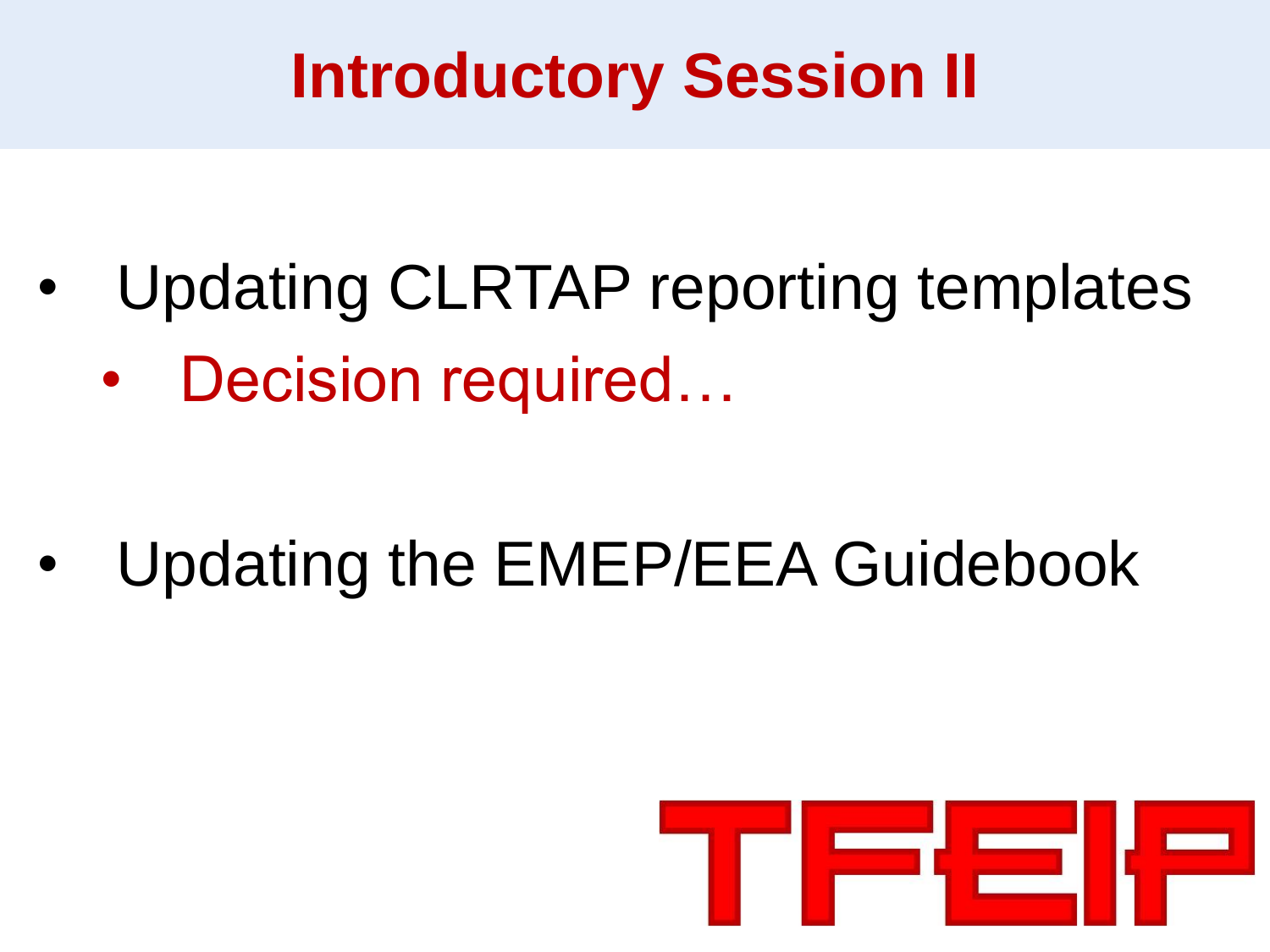# **New Science and Inventory Developments**

• The Emissions Inventory of Turkey

• Developments in the UK inv. Programme

• POPs & HM emission results for vehicles

• EU initiative supporting action on BC in the Arctic

•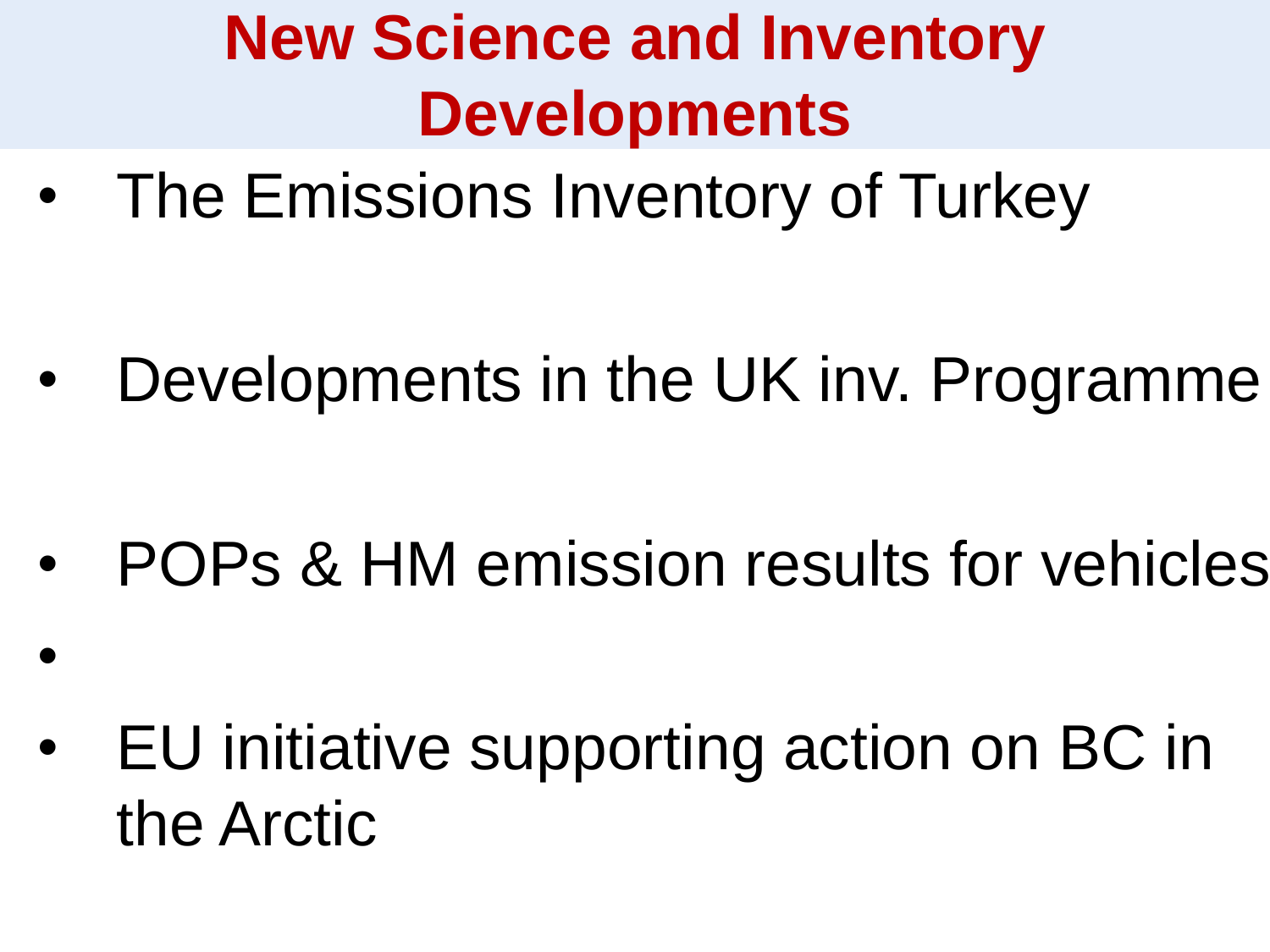#### **Expert Panels**

- Projections Expert Panel
- Combustion & Industry EP
	- Decision PM/Condensables
- Transport EP
- Agriculture & Nature EP

• Identify any additional offers of support for Guidebook updates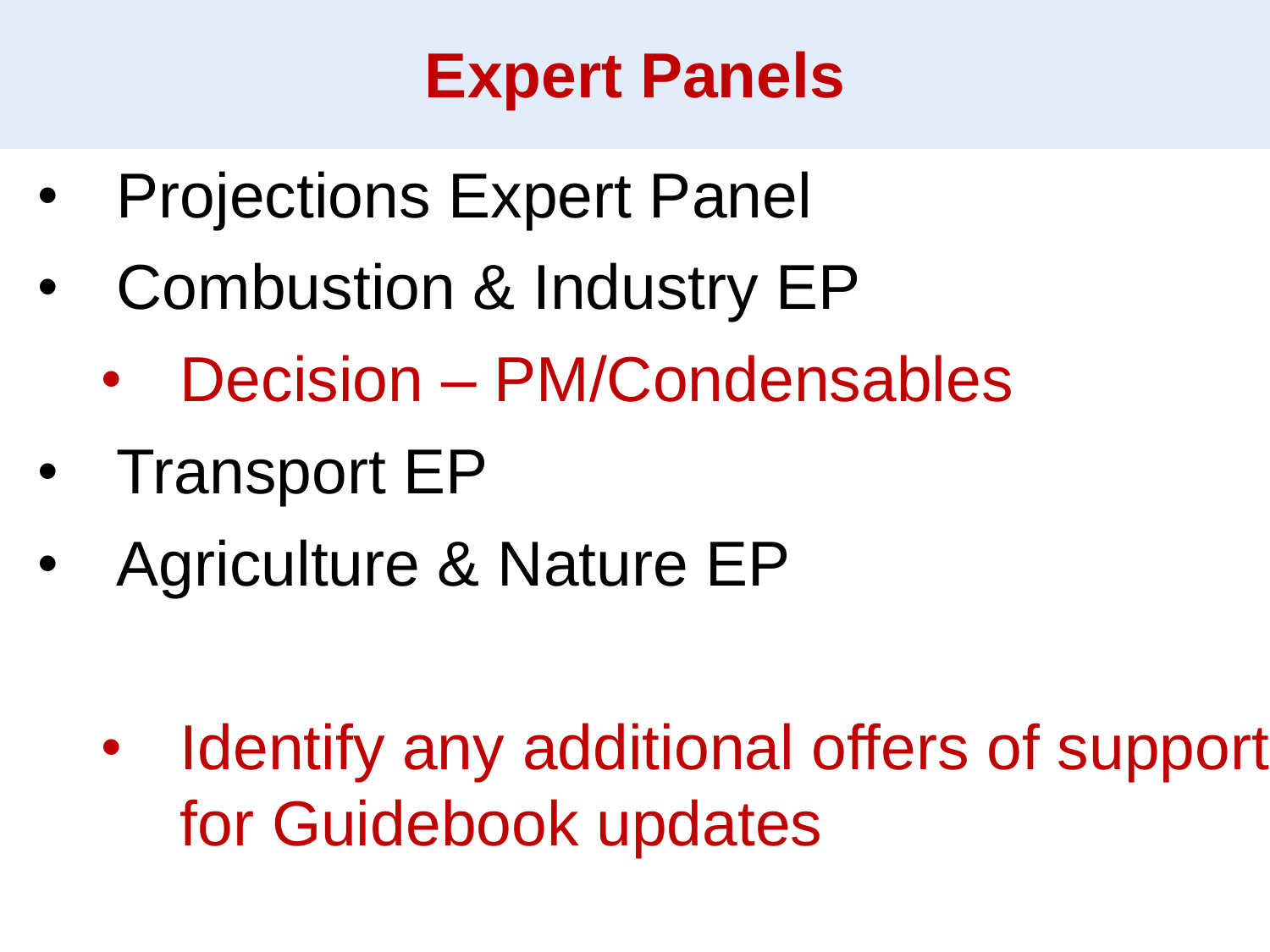## **EIONET Session, Closing Session**

• EIONET Presentations

- Decisions and Closing Session
	- Reporting back from the Expert Panels
	- Decisions and Close

• Workshop – EECCA Country Projections